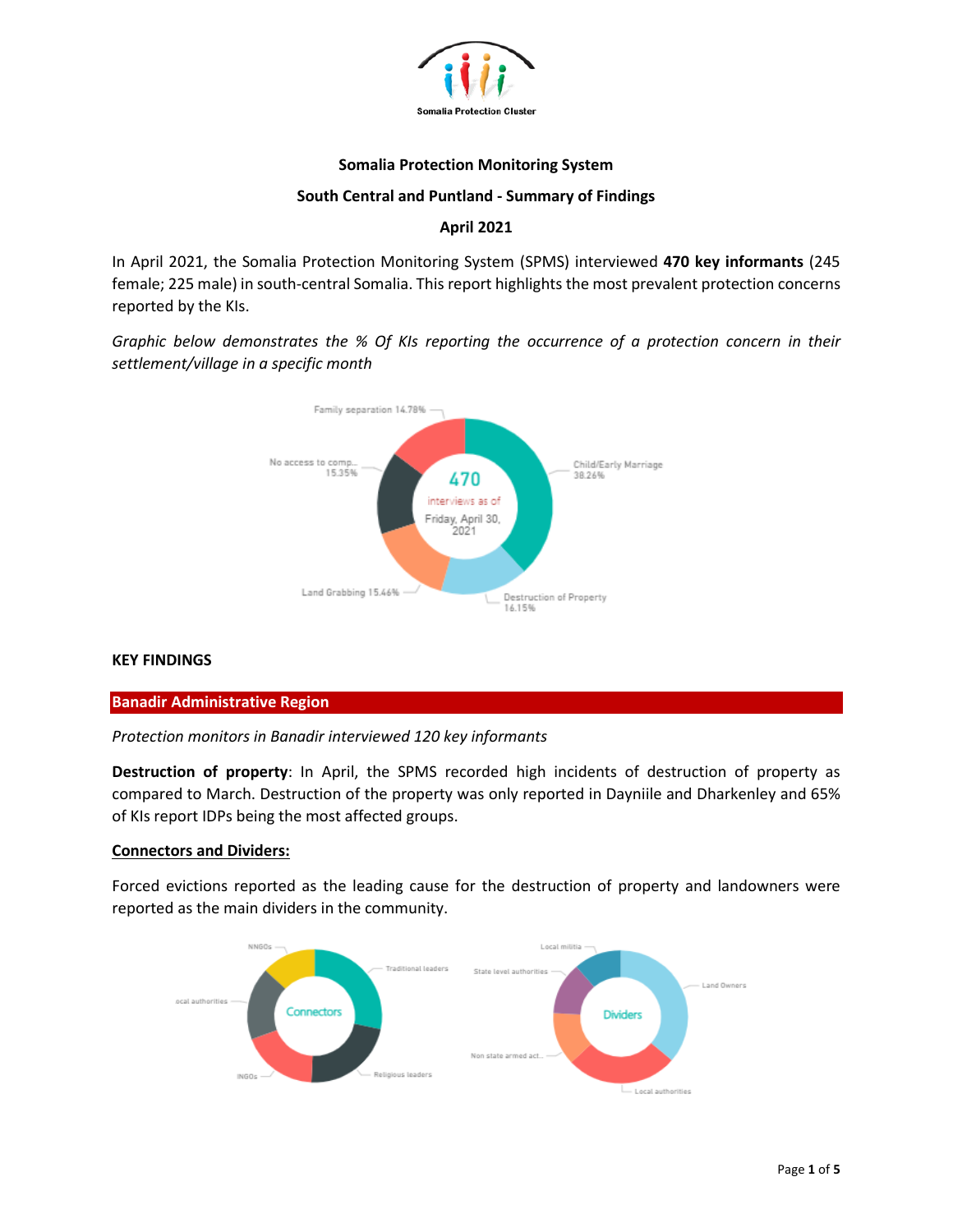

# *Connectors are people in the community who support access rights or mitigate the impact of protection indent.*

### *Dividers: are people who increase the protection risk for other people.*

[The Evictions Information Portal](https://evictions.nrcsystems.net/downloads.php) also reported high incidents of forced evictions and Landowners identified as the reason for the forced evictions taking place.

The below table highlights the community coping strategies reported by the KIs:

| <b>Coping Strategy</b>                   | <b>By percentage</b> |
|------------------------------------------|----------------------|
| Complain to CSOs or NGOs                 | 35%                  |
| Request support from traditional leaders | 32%                  |
| No action taken                          | 19%                  |
| Request support from religious leaders   | 14%                  |
| Total                                    | 100%                 |

**Access to fair compensation:** 20% of KIs in Banadir reported a lack of access to justice in Banadir. Adolescent girls, IDPs, and adult women are the most affected. KIs reported physical abuse and rape cases are the highest protection incidents that did not receive effective remedy/redress. A total of 57% of KIs reported that the affected groups will use Alternative Dispute Resolution Mechanism (ADRM) to seek some form of justice and 25% of KIs reported that the community will take no action.

### **Bay Region**

*Protection monitors in the Bardaale district interviewed 69 key informants during the month of April.*

**Land grabbing:** Highest incidents reported both in Baidoa and Bardaale. KIs reported that 5-4 incidents of land grabbing happened in a month. Below groups were reported to be the most affected in the Bay region:

- IDPs
- Host community
- Women
- Persons with disabilities
- Marginalized groups\*

\*Note: the term marginalized groups is being phased out of the SPMS tool in order to have a more precise definition of those that are most affected.

KIs in the Bay region also reported high incidents of property destruction and the indicated forced evictions as the leading cause of property being destroyed during the evictions. Only 7% of KIs reported persons with disabilities also being affected.

| <b>Most affected groups</b> | <b>Dividers</b> |                        |
|-----------------------------|-----------------|------------------------|
| <b>IDPs</b>                 |                 | Landowners             |
| • Host community            |                 | Local authorities      |
| • Marginalized groups*      |                 | <b>Business owners</b> |
|                             |                 | Land brokers           |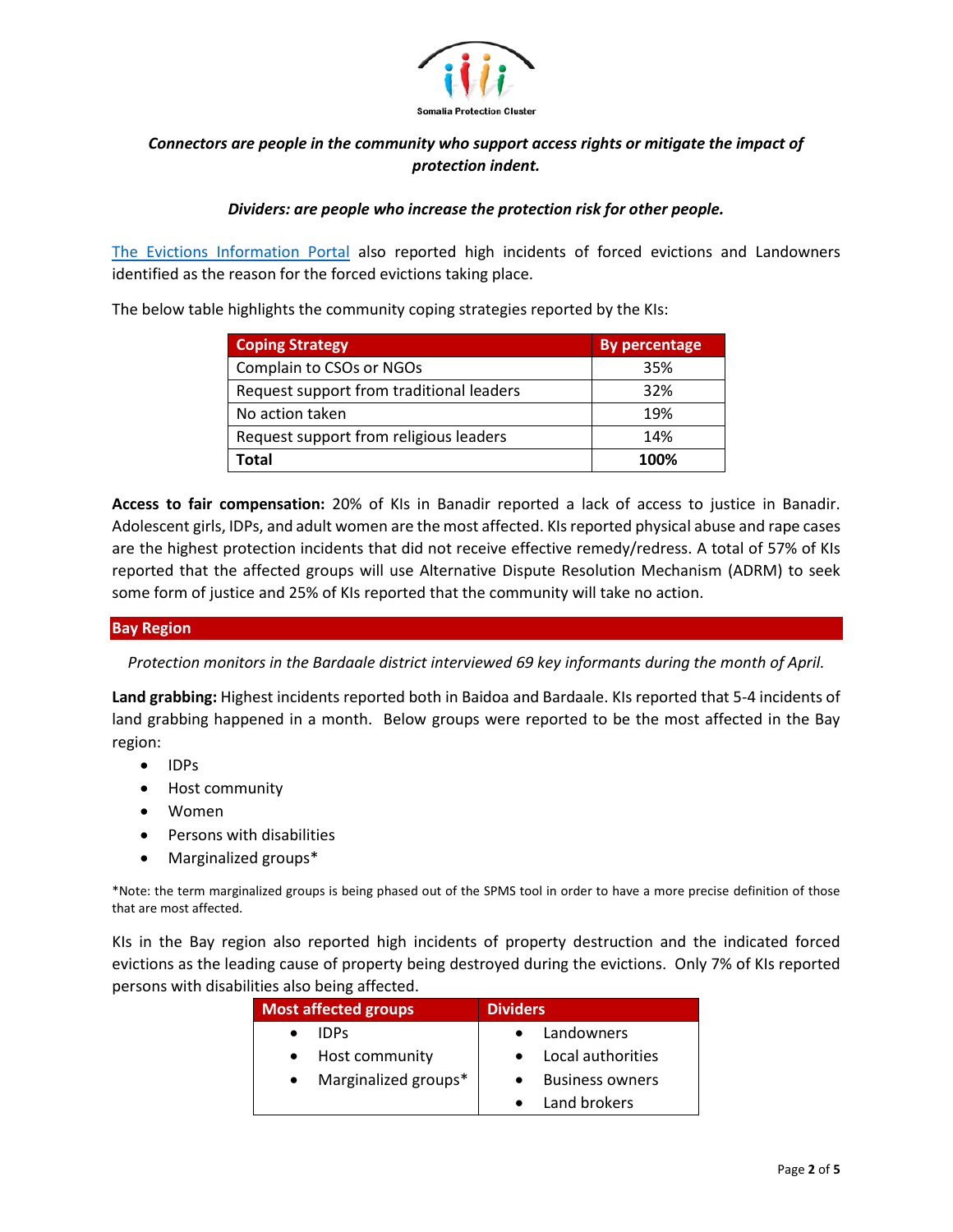

Based on data from the Evictions Information Portal the top reason for evictions happening is the landlords wanting to develop the land/property. Forced evictions remain one of the main causes of secondary displacements which in turn trigger serious protection violations, with women and children being those disproportionately affected.

**Kidnappings:** KIs reported incidents of kidnappings in the Bardaale district. Adult men and adolescent boys were reported as the most affected. Incidents of child recruitment were also reported in Bardaale, and this could be linked to the kidnapping incidents reported by the KIs. Adolescent boys and boys between (0-11) were reported to be recruited by non-state armed actors or state armed forces. However, KIs reported incidents of family separation in Baidoa. KIs reported boys and girls (0-11) and adolescent boys (12-17) being affected.

#### **Gedo Region**

*Protection monitors in the Bardaale district interviewed 27 key informants during the month of April.*

**Access to Justice**: KIs in Dollow mostly reported access to justice both formal and informal. IDPs, adolescent girls, and women were reported to be the most affected. Across the board the KIs reported that the below cases mostly did not receive access to justice:

- Housing land and property
- Divorce cases
- Rape cases
- Physical abuse cases

### **Reasons for lack of access to Justice:**

- Lack of formal courts in the area
- Request to pay a bribe
- Intimidation and physical retaliation
- Lack of money

### **Hirshabelle Region**

*Protection monitors in Hirshabelle interviewed 98 key informants. 39 interviews in Hiraan and 59 interviews in Middle Shabelle.*

**Family separation:** KIs in Hirshabelle region reported family separation incident as the second-highest protection concern after child marriage. Lack of financial means was reported as one of the leading causes as to why family members got separated. Forced evictions and family conflict were also reported as a cause of family separation. Important to note Adolescent girls were reported to be most affected by family separation and the same group was also reported to be affected when it came to child marriage incidents in Hirshabelle region.

**Land grabbing:** Third highest incident reported by KIs. IDPs, marginalized groups, and older persons reported to be the most affected. Land brokers, traditional leaders, and business owners were reported to be dividers in the community and increasing the protection risk of the affected groups. This could also be linked to the high incident of property destruction reported due to forced evictions.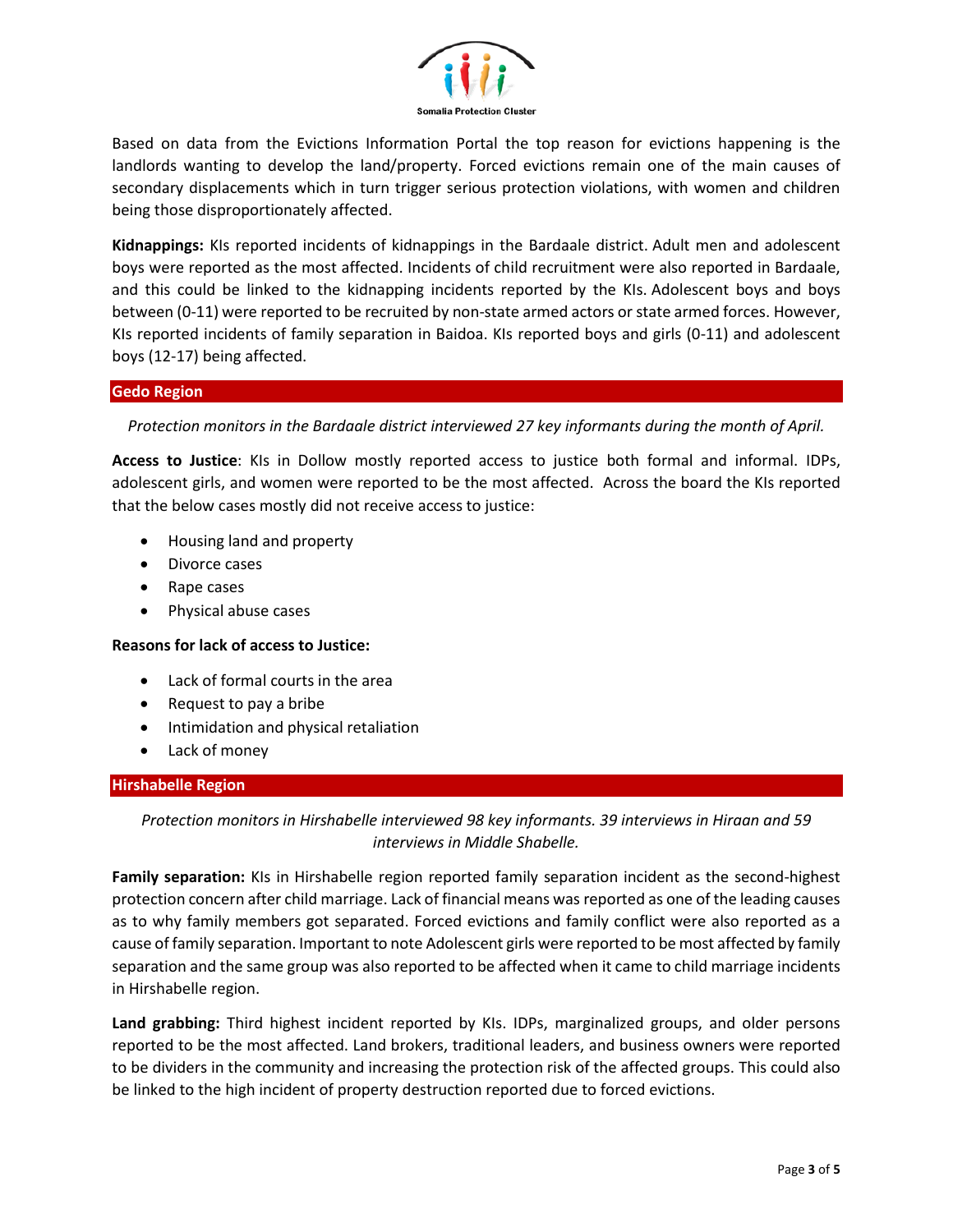

#### **Lower Juba Region**

*Protection monitors interviewed 88 key informants in Kismayo during the month of April.*

**Exclusion from assistance:** KIs in Kismayo reported incidents of community members excluded from receiving assistance. IDPs, persons with disabilities, and returnees were reported to be the most affected groups. A total of 26% of KIs reported community members and gatekeepers are mostly the dividers in the community and increasing the protection risk for the affected groups and local authorities were also reported as dividers. KIs reported below services were mostly denied:

- Shelter and NFI distribution
- Cash-based assistance
- Access to latrines.

To respond to the protection concern KIs reported below actions taken by NGOs:

- Organize community meetings
- Register people initially left out

#### **Lower Shabelle Region**

## *Protection monitors in Hirshabelle interviewed 68 key informants. 28 interviews in Afgooye and 40 interviews in Marka during the month of April.*

**Child recruitment:** This protection concern was only reported in Marka. KI reported adolescent boys between the ages of 12-17 were mostly affected. In terms of the prevalence of the incident taking place, KIs reported that 5-10 incidents took place in a month. State and non-state armed actors were identified as the biggest recruiters in Marka district.

**Exclusion from assistance:** It was specifically reported in Afgooye district. Women, men, and IDPs were identified to be the most affected groups in Afgooye. KIs reported cash-based assistance and access to NFI distributions were mostly denied to the affected groups.

#### **Bari Region**

### *Protection monitors in Bossaso interviewed 15 key informants in the month of April.*

**Sexual assault:** 53% of KIs reported incidents of sexual assault making it the second highest protection concern reported after child marriage. IDPs, adolescent girls (12-17) adult women, and girls (0-11) reported being the most affected. On the prevalence of the incidents, 45% of KIs reported the incidents to happen rarely with 2-3 incidents happening in a month, and 27% of KIs reported the incidents to happen sometimes 4-5 incidents in a month.

**Destruction of Property:** IDPs and adult women reported being the most affected. 71% of KIs reported accidental fires being the leading cause of the destruction of property and 14% reported forced evictions. CCCM cluster reported incidents of fire outbreaks in Xadoole Camp in Bossaso, 22 houses affected.